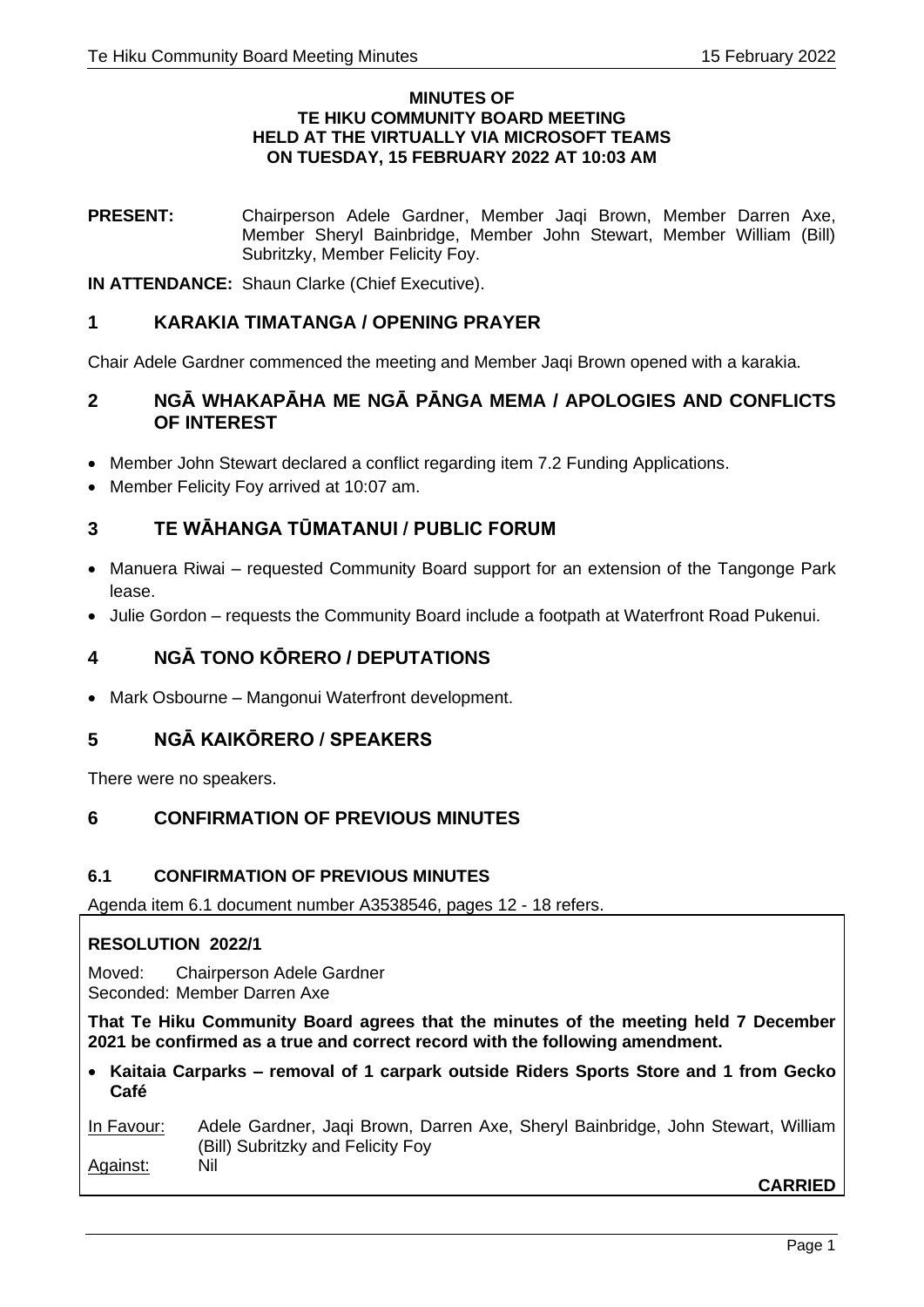# **7 REPORTS**

# **7.1 CHAIRPERSON AND MEMBERS REPORTS**

Agenda item 7.1 document number A3573843, pages 19 - 28 refers.

### **RESOLUTION 2022/2**

Moved: Chairperson Adele Gardner Seconded: Member William (Bill) Subritzky

**That the Te Hiku Community Board note the reports from Chairperson Adele Gardner, Deputy Chairperson Jaqi Brown and Members Darren Axe, Sheryl Bainbridge, John Stewart and Bill Subritzky.**

In Favour: Adele Gardner, Jaqi Brown, Darren Axe, Sheryl Bainbridge, John Stewart, William (Bill) Subritzky and Felicity Foy Against: Nil

**CARRIED**

# **7.2 FUNDING APPLICATIONS**

Agenda item 7.2 document number A3535883, pages 29 - 38 refers.

# **MOTION**

Moved: Member Darren Axe Seconded: Member William (Bill) Subritzky

That Te Hiku Community Board approves the sum of \$2,391 (plus GST in applicable) be paid from the Board's Community Fund account to Kaitaia and Districts A&P Association for costs to printing of the outdoor/indoor booklets and purchase of the ribbons for the 2022 Kaitaia A&P show, to support the following community Outcomes:

i) Proud, vibrant communities

# **AMENDMENT**

Moved: Chairperson Adele Gardner Seconded: Member Darren Axe

That Te Hiku Community Board approves the sum of \$500.00 (plus GST if applicable) be paid from the Board's Community Fund account to Kaitaia and Districts A&P Association for costs to support the 2022 Kaitaia A&P show should it go ahead, to support the following community Outcomes:

i) Proud, vibrant communities

In Favour: Crs Adele Gardner, Darren Axe, Sheryl Bainbridge, William (Bill) Subritzky and Felicity Foy Against: Cr Jaqi Brown

Abstained: Cr John Stewart

**CARRIED**

The amendment became the substantive motion.

# **RESOLUTION 2022/3**

Moved: Chairperson Adele Gardner Seconded: Member Darren Axe

**That Te Hiku Community Board approves the sum of \$500.00 (plus GST if applicable) be paid from the Board's Community Fund account to Kaitaia and Districts A&P Association for costs to support the 2022 Kaitaia A&P show should it go ahead, to support the following**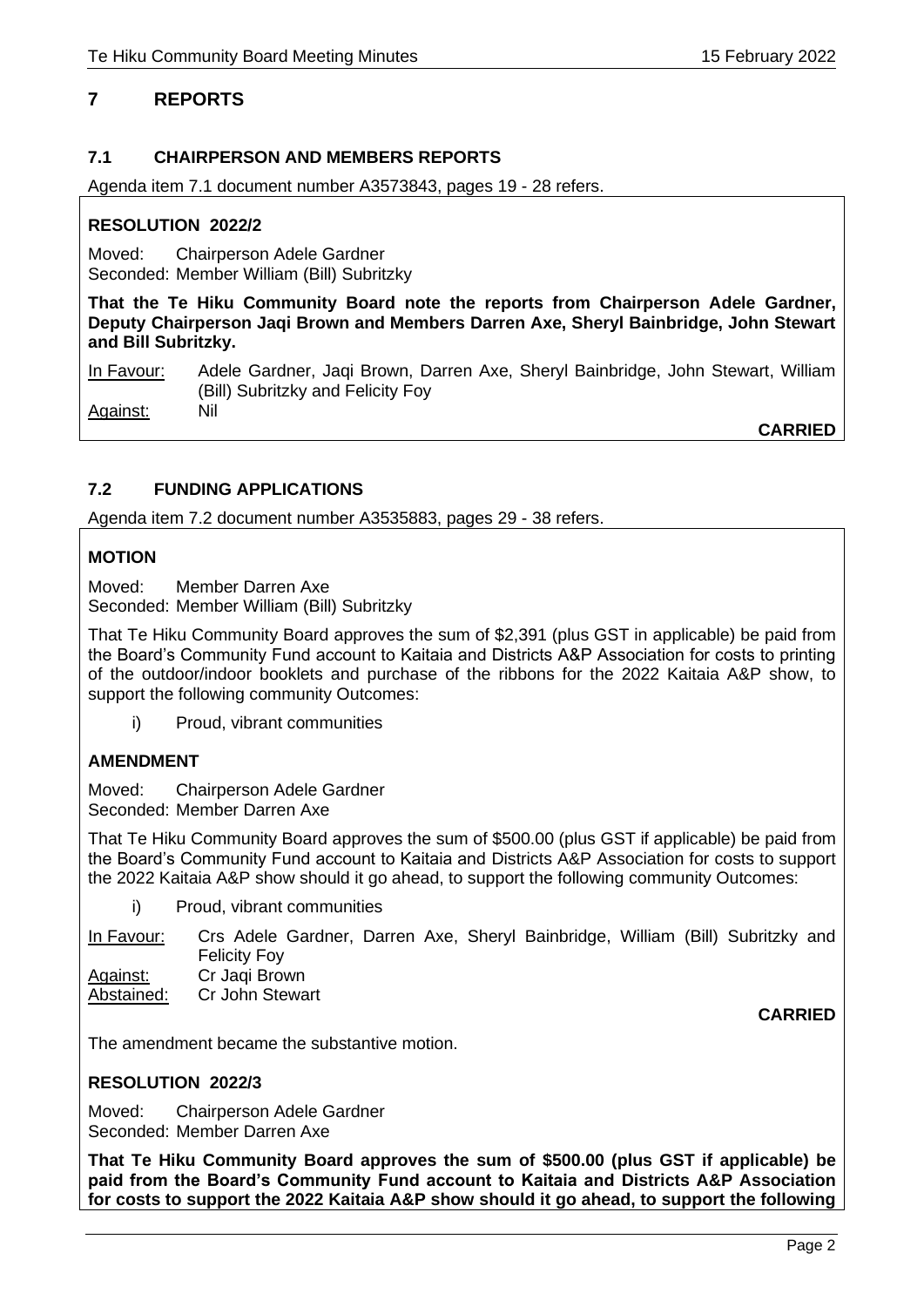#### **community Outcomes:**

#### **ii) Proud, vibrant communities**

In Favour: Adele Gardner, Darren Axe, Sheryl Bainbridge, William (Bill) Subritzky and Felicity Foy Against: Jaqi Brown Abstained: John Stewart **CARRIED**

*Member Stewart declared a conflict of interest, as he provided a quote for this application.*

# **7.3 PROJECT FUNDING REPORTS**

Agenda item 7.3 document number A3567947, pages 39 - 43 refers.

# **RESOLUTION 2022/4**

Moved: Member Jaqi Brown Seconded: Member William (Bill) Subritzky

**That Te Hiku Community Board note the project reports received from Northland Area Floral Art Society.**

In Favour: Adele Gardner, Jaqi Brown, Darren Axe, Sheryl Bainbridge, John Stewart, William (Bill) Subritzky and Felicity Foy Against: Nil

**CARRIED**

# **7.4 TE HIKU STATEMENT OF COMMUNITY BOARD FUND ACCOUNT AS AT 31 DECEMBER 2021**

Agenda item 7.4 document number A3569988, pages 44 - 47 refers.

# **RESOLUTION 2022/5**

Moved: Chairperson Adele Gardner Seconded: Member Darren Axe

**That the Te Hiku Community Board receive the report Te Hiku Statement of Community Board Fund Account as at 31 December 2021.**

In Favour: Adele Gardner, Jaqi Brown, Darren Axe, Sheryl Bainbridge, John Stewart, William (Bill) Subritzky and Felicity Foy Against: Nil

**CARRIED**.

# **8 INFORMATION REPORTS**

# **8.1 TE HIKU STATEMENT OF FINANCIAL PERFORMANCE ACTIVITIES BY WARD FOR THE PERIOD ENDING 31 DECEMBER 2021**

Agenda item 8.1 document number A3570023, pages 48 - 50 refers.

# **RESOLUTION 2022/6**

Moved: Member William (Bill) Subritzky Seconded: Member Darren Axe

**That the Te Hiku Community Board receives the report Te Hiku Statement of Financial**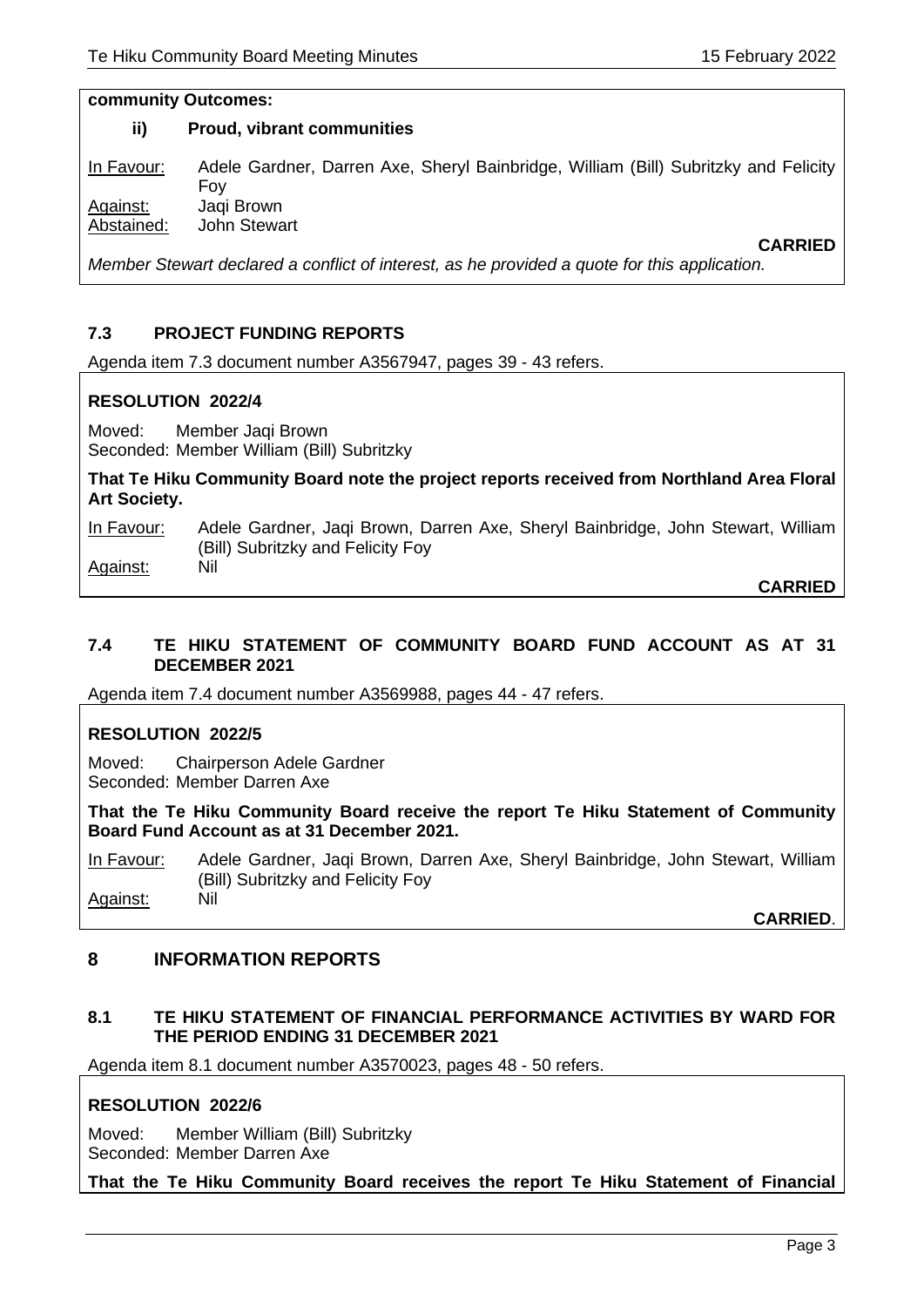### **Performance Activities by Ward for the period ending 31 December 2021.**

In Favour: Adele Gardner, Jaqi Brown, Darren Axe, Sheryl Bainbridge, John Stewart, William (Bill) Subritzky and Felicity Foy Against: Nil

**CARRIED**

### **8.2 COMMUNITY AND CUSTOMER SERVICES ACTIVITIES - 6 MONTHLY REPORT**

Agenda item 8.2 document number A3568576, pages 51 - 59 refers.

# **RESOLUTION 2022/7**

Moved: Chairperson Adele Gardner Seconded: Member Jaqi Brown

**That the Te Hiku Community Board receive the report Community and Customer Services Activities - 6 Monthly Report.**

In Favour: Adele Gardner, Jaqi Brown, Darren Axe, Sheryl Bainbridge, John Stewart, William (Bill) Subritzky and Felicity Foy Against: Nil

**CARRIED**

# **8.3 TE HIKU COMMUNITY BOARD ACTION SHEET UPDATE JANUARY 2022**

Agenda item 8.3 document number A3564934, pages 60 - 63 refers.

#### **RESOLUTION 2022/8**

Moved: Member Jaqi Brown Seconded: Member William (Bill) Subritzky

**That the Te Hiku Community Board receive the report Te Hiku Community Board Action Sheet Report Update January 2022.** 

In Favour: Adele Gardner, Jaqi Brown, Darren Axe, Sheryl Bainbridge, John Stewart, William (Bill) Subritzky and Felicity Foy Against: Nil

**CARRIED**

#### **8.4 TANGONGE RESERVE LEASE**

#### **RESOLUTION 2022/9**

Moved: Chairperson Adele Gardner Seconded: Member Darren Axe

**That the Te Hiku Community Board request a report from District Services regarding the status of the existing lease for Tangonge Reserve, formerly the Kaitaia soccer field.**

In Favour: Adele Gardner, Jaqi Brown, Darren Axe, Sheryl Bainbridge, John Stewart, William (Bill) Subritzky and Felicity Foy Against: Nil

**CARRIED**